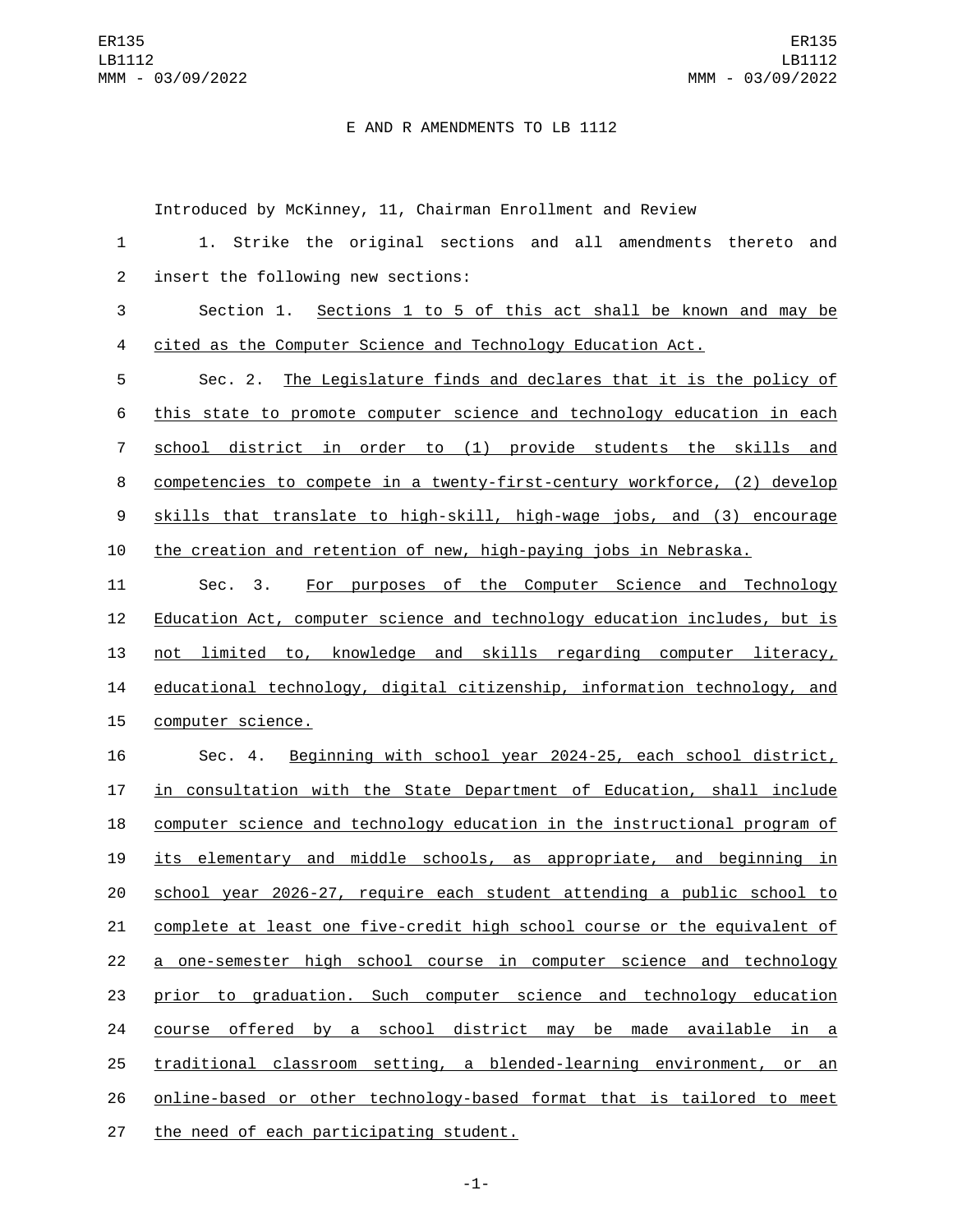Sec. 5. On or before December 1, 2025, and on or before December 1 of each year thereafter, in order to promote and support computer science and technology education, each school district shall provide an annual computer science and technology education status report to its school board and the State Department of Education, including, but not limited to, student progress in computer science and technology courses and other district-determined measures of computer science and technology education 8 progress from the previous school year.

 Sec. 6. Section 79-729, Revised Statutes Supplement, 2021, is 10 amended to read:

 79-729 The Legislature recognizes the importance of assuring that all persons who graduate from Nebraska high schools possess certain minimum levels of knowledge, skills, and understanding. Each high school student shall complete a minimum of two hundred high school credit hours prior to graduation. At least eighty percent of the minimum credit hours shall be core curriculum courses prescribed by the State Board of 17 Education. For students attending a public school, beginning Beginning in school year 2023-24, at least five of the minimum credit hours shall be a high school course in personal finance or financial literacy, and beginning in school year 2026-27, at least five of the minimum credit hours shall be a high school course or the equivalent of a one-semester high school course in computer science and technology. The State Board of Education may establish recommended statewide graduation guidelines. This section does not apply to high school students whose individualized education programs prescribe a different course of instruction. This section does not prohibit the governing board of any high school from prescribing specific graduation guidelines as long as such guidelines do not conflict with this section. For purposes of this section, high school means grades nine through twelve and credit hour shall be defined by appropriate rules and regulations of the State Board of Education but shall not be less than the amount of credit given for successful

-2-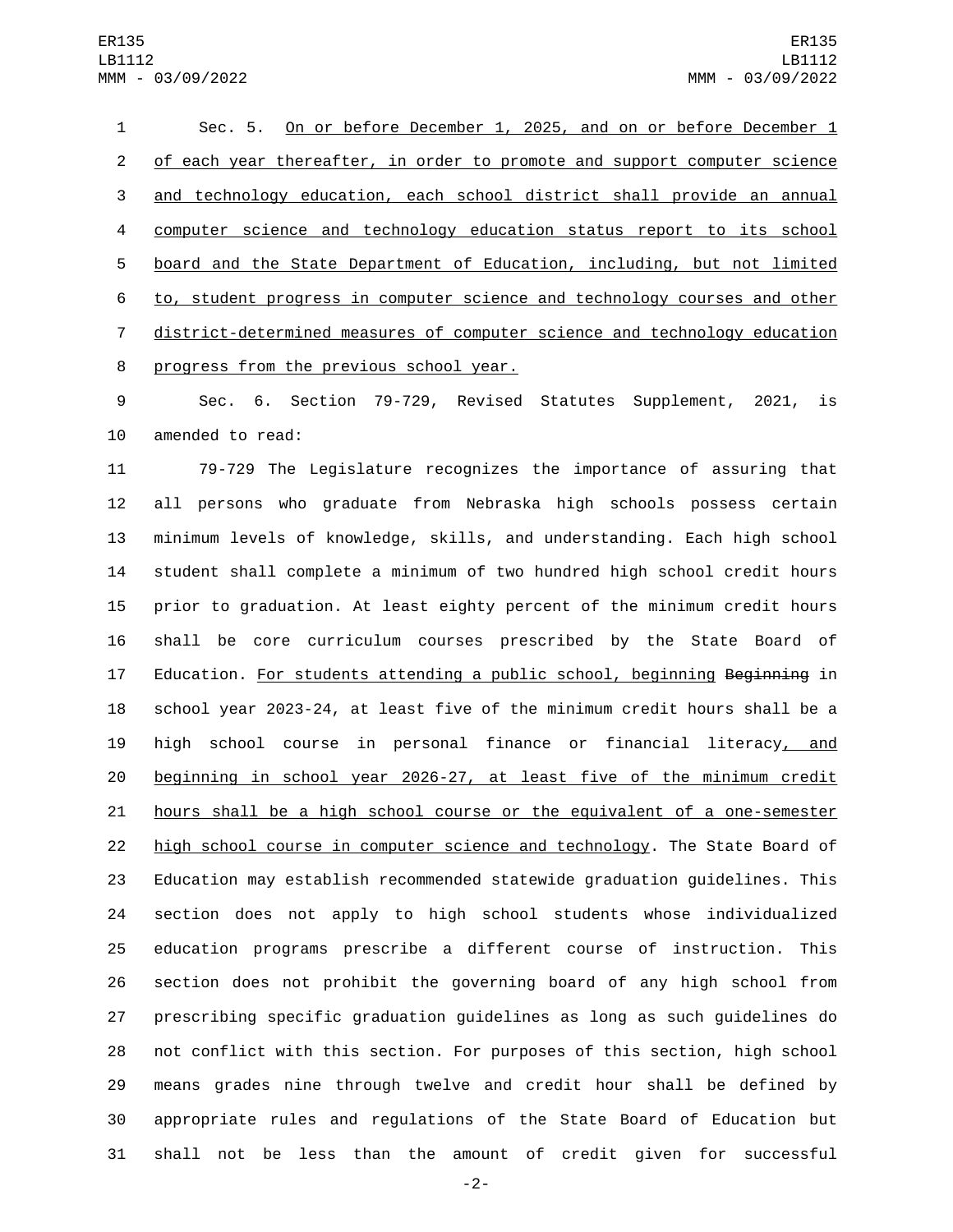1 completion of a course which meets at least one period per week for at 2 least one semester.

3 Sec. 7. Section 79-760.01, Revised Statutes Supplement, 2021, is 4 amended to read:

 79-760.01 (1) The State Board of Education shall adopt measurable academic content standards for at least the grade levels required for statewide assessment pursuant to section 79-760.03. The standards shall cover the subject areas of reading, writing, mathematics, science, and 9 social studies.

10 (2) The board shall also adopt measurable academic content standards 11 for financial literacy as part of the social studies standards. The board 12 shall also adopt measurable academic content standards for computer 13 science and technology education under the mathematics, science, or 14 career and technical education standards.

 (3) Academic content standards adopted or recommended pursuant to this section shall be sufficiently clear and measurable to be used for testing student performance with respect to mastery of the content 18 described in the state standards.

 (4) The State Board of Education shall develop a plan to review and update standards for each subject area every seven years. The state board plan shall include a review of commonly accepted standards adopted by 22 school districts.

23 Sec. 8. Section 79-3003, Revised Statutes Supplement, 2021, is 24 amended to read:

 79-3003 Beginning with school year 2023-24, each school district, in consultation with the State Department of Education, shall include financial literacy instruction, as appropriate, in the instructional program of its elementary and middle schools and require each student 29 attending a public school to complete at least one five-credit high school course in personal finance or financial literacy prior to 31 graduation.

-3-